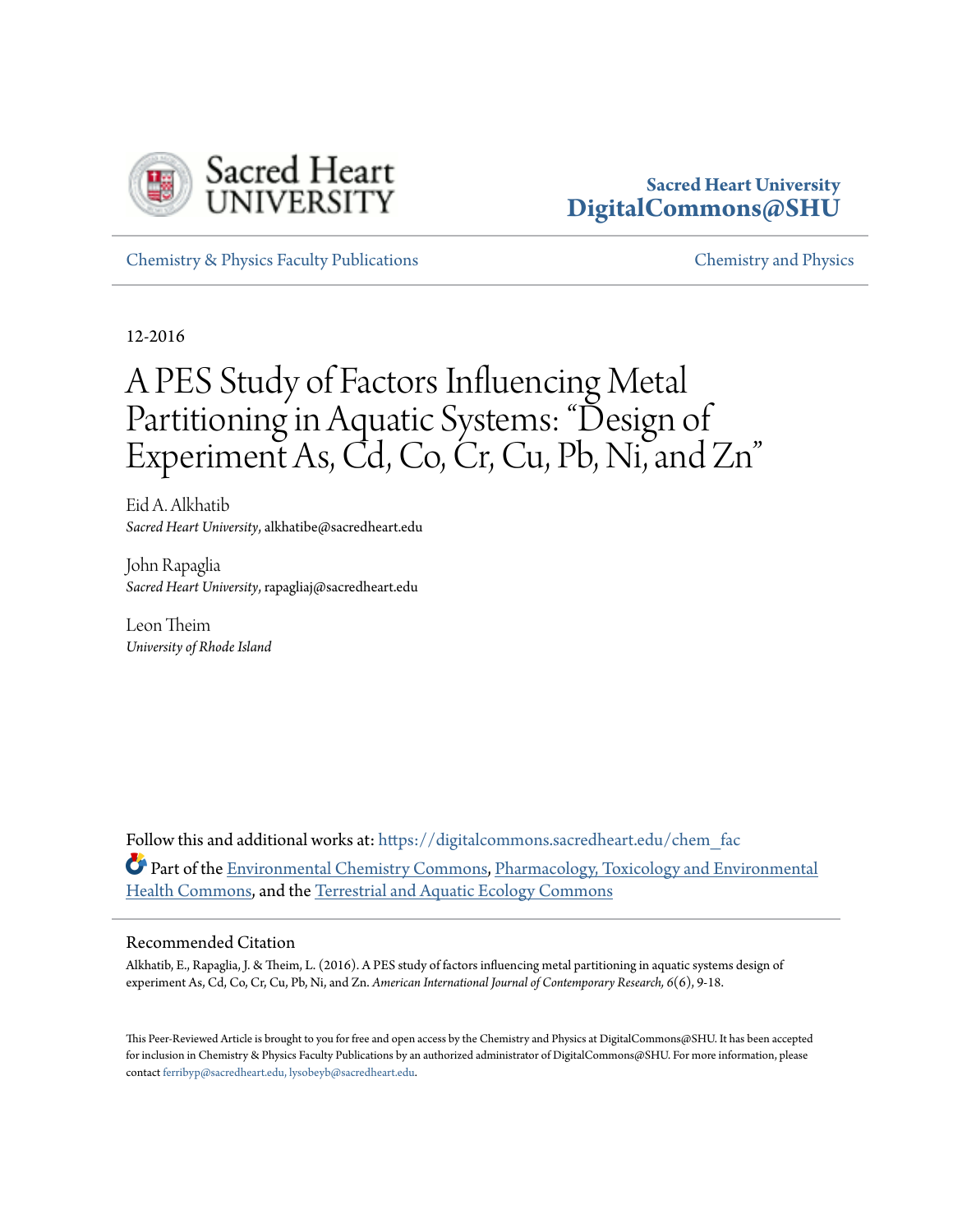# **A PES Study of Factors Influencing Metal Partitioning in Aquatic Systems "Design of Experiment As, Cd, Co, Cr, Cu, Pb, Ni, and Zn"**

#### **Eid A. Alkhatib**

Department of Chemistry Sacred Heart University 5151 Park Avenue, Fairfield, CT 06825, USA.

**John Rapaglia**

Department of Biology Sacred Heart University 5151 Park Avenue, Fairfield, CT 06825, USA.

**Leon Theim** Department of Civil and Environmental Engineering University of Rhode Island 1 Lippitt Rd, Kingston, RI 02881, USA.

#### **Abstract**

*Mobility and bioavailability of heavy metals are related to their partitioning amongst suspended sediment and water. A Particle Entrainment Simulator (PES) is used to simulate sediment resuspention in natural surface water systems. The simulations were carried out under various conditions of water/suspended solids conditions. Five factors, each at various levels, are tested collectively: the pH of water at two levels (4 and 8), shear stress on bottom sediment at three levels (0.1, 0.3, and 0.5 N/m<sup>2</sup> ) salinity of water at two levels (0.01 and 14.0 ppt), organic matter in sediment at three levels (0.50, 1.93, and 3.80%) and temperature at three levels 6, 15, and 30* $^o$ *C). The 3<sup>3</sup> x 2<sup>2</sup> factorial experiment was generated using Mini Tab 16® software. The metals evaluated in this study are the top eight metals commonly found in New England sediments. Each metal concentration was simulated at a level slightly higher than its Effective Range Median (ERM), above which, detrimental effects are frequently observed when exceeded. For the eight metals tested in this study, multiple regression equations are generated to predict the partition coefficient*  $K_d$  *of each metal under the various conditions of the five factors studied. The most significant factors influencing partitioning of each metal and the interactions between the factors were evaluated and validated.*

# *Introduction*

The mobility, fate and bioavailability of metals in surface water are directly related to their partitioning between suspended solids and water as well as the state of the metal within the water environment. Periods of high discharge in rivers or large tidal currents in estuaries can increase bottom shear stress leading to a higher presence of metals in suspension. Processes in which metals are bound to suspended materials 'solid matrices are referred to as *sorption reaction*s, therefore, metals that are bound to solids are considered to be *sorbed*. The metal partition coefficient  $K_d(L/\text{kg})$  is the ratio of sorbed metal concentration on the solid phase  $m$  ( $mg/kg$ ) to the dissolved metal concentration at equilibrium *C (mg/L).*

$$
K_d = m \ (mg/kg)/C \ (mg/L) \tag{1}
$$

The partitioning of metals can be influenced by many factors in varying degrees. Such factors include pH, organic matter content (OM) in sediment, salinity, degree of bottom sediment resuspension and temperature. Additional complexity is imparted by the mineralogy of the sediment and its particle-size distribution. The difficulty in describing the impacts of these factors and their relationships is that these processes are interconnected with no dominant associations among them.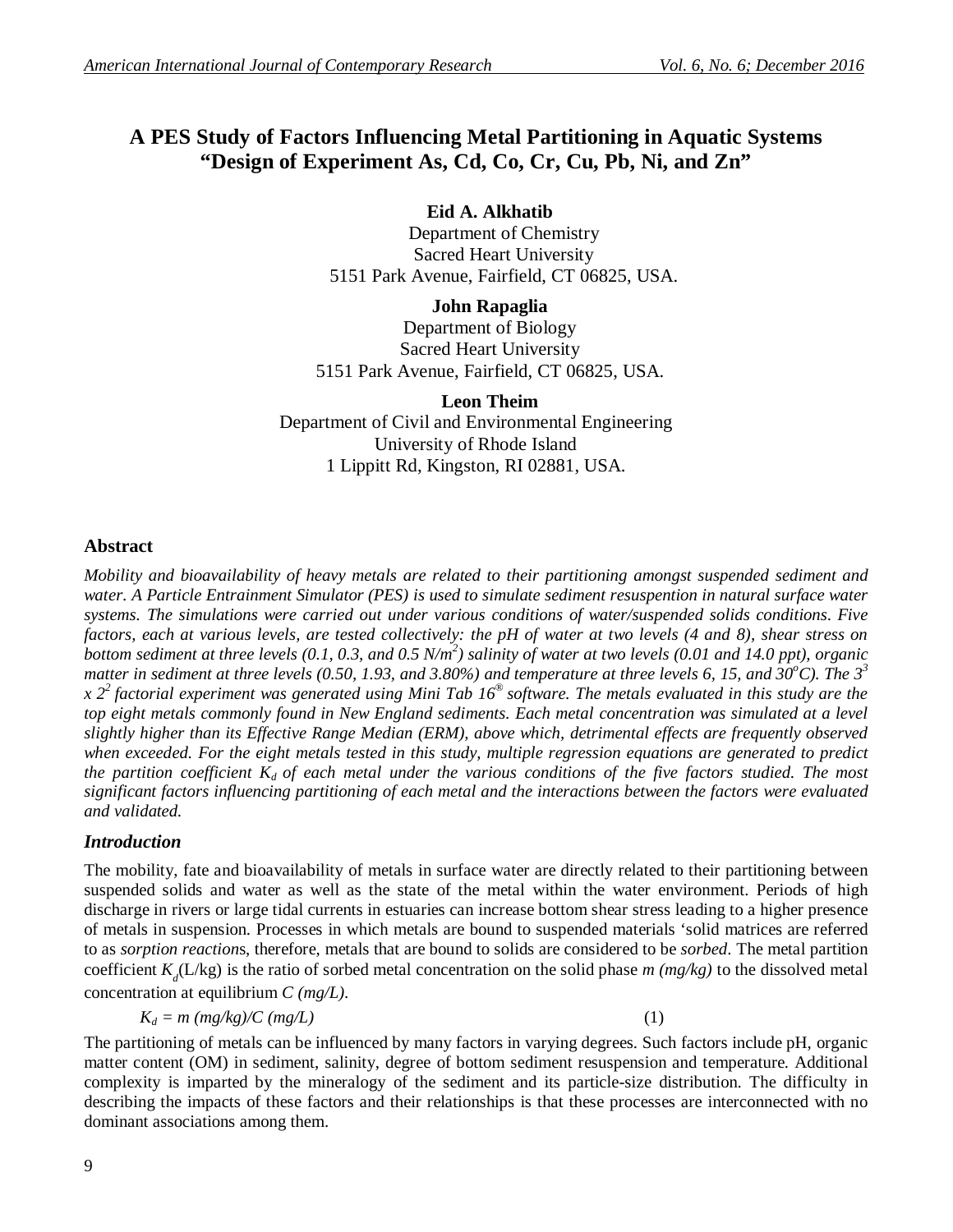The partitioning behavior of metals  $(K_d)$  has been previously evaluated by many researchers and their values were determined based on experimental and field measurements. Log *K<sup>d</sup>* values for metal partitioning in literature ranges between 2.1 to 6.9 for various metals in surface water (Alkhatib and Berna 2008; Alkhatib et. al. 2016; Allison D. et.al. 2005), where higher Log *K<sup>d</sup>* values indicate more metals are adsorbed on sediment. Much of the work relating to metal partitioning has involved *in situ* measurements. Other work involved the use of welldefined models such as clay and iron, manganese and aluminum oxides (Dong et. al. 2000; Forstner 1989; Eagleton and Thomas 2004). Many of these studies investigated the partitioning under one or two conditions of pH and OM content but rarely at the same time. To our knowledge, no attempts have been made to correlate these factors or assess their impact on metal partitioning collectively. Herein, we attempt to gain better understanding of the partitioning of 8 common metals (As, Cd, Co, Cr, Cu, Pb, Ni and Zn) under different conditions of pH, salinity, temperature, OM and degree of sediment suspension, collectively at the same time. The sediment resuspension will be simulated by using a particle entrainment simulator (PES) in a recreated water column. During this process the metals in the sediment may desorbs from the particles and enter the water column. A series of factorial design experiments are evaluated in which all these variables, each under different levels, were investigated collectively. The design of the experiments was generated by the statistical software MiniTab16®. We maintain that this work will help to shed some light on the processes affecting metal mobility in rivers and estuarine systems.

#### *Background*

#### **Factors Affecting Metal Partitioning Behavior**

The pH in stream water can vary considerably across the water column both horizontally and vertically (Eggleton and Thomas 2004). However, pH levels are often dependent on dissolved organic carbon content. Solubility of metals increase under more acidic conditions (pH of 5 to pH of 3.3) (Chauanet al. 1996), with a low pH resulting in a higher solubility of metals, which may create competition between metals and hydronium ions for attachment sites on suspended sediment. An increase in pH of the medium generally results in a higher  $K_d$  value, whereas an increase in ionic strength resulted in a lower  $K_d$  value (Hassan et al.1996).

Among sediment and suspended solids properties, OM content, whether as particulate organic matter (POM) or dissolved organic matter (DOM), plays an important role in metal speciation. Sources and distribution of OM varies considerably in surface waters and sediments with the OM content of sediments in a river dominated estuary range between 0.07% in silty sand sediments to 5.6% in muddy sediments (Alkhatib et al. 2016, Alkhatib and Berna 2008; Goni et al. 2003). These investigators also found that DOM concentrations significantly exceeded POM in the surface water samples. Structural determination of OM can indicate the presence of chemical units including: phenolic, aliphatic-OH, carbonyl and carboxyl groups all of which may play a role in metal speciation (Van Loon and Duffy 2011; Eggleton and Thomas 2004). Aside from acting as a proton acceptor, DOM can react with metals in solution through the formation of ionic or covalent bonds. The strength of this interaction depend on a variety of factors such as the number and nature of binding sites on the OM, the property of metal, other environmental factors such as pH and the presence of competing ligands. OM can be found in water in its free form or completed with metal ions/other species; it also can be found in association with other solids such as clay. It is well known that OM form coatings on such mineral surfaces (Van Loon and Duffy 2011). Metal complexes in water can take various forms depending on the availability of legends, pH, the pE of the water and the increase of the ionic index of the metal (represented as  $Z^2/r$ , formal charge squared/radius). Metal-aqua complexes can exist where no other ligands other than water are available. In natural water, few inorganic species can act as legends and form complexes with metals. These inorganic species may include carbonates, bicarbonates, chlorides or sulfates.

The ability of metals to react with OM is inversely related to ionic strength (Van Loon and Duffy 2011).This can be attributed to competition for ligand sites from alkaline earth cations in saline water and the ability of anions to react with metals, thus inhibiting metal-humate reactions. Reactive particulate phases present in the water column include DOM, aluminosilicates (clays), sulfides and hydroxides of Fe, Al and Mn (Warren and Haack 2001). OM, including DOM, has been found to be the primary transport agent of metals in water. However, DOM and POM also serve as an energy source for microorganisms; this interaction can increase the mobility of metals by releasing adsorbed metals into the dissolved phase (Goonetilleke et al. 2005).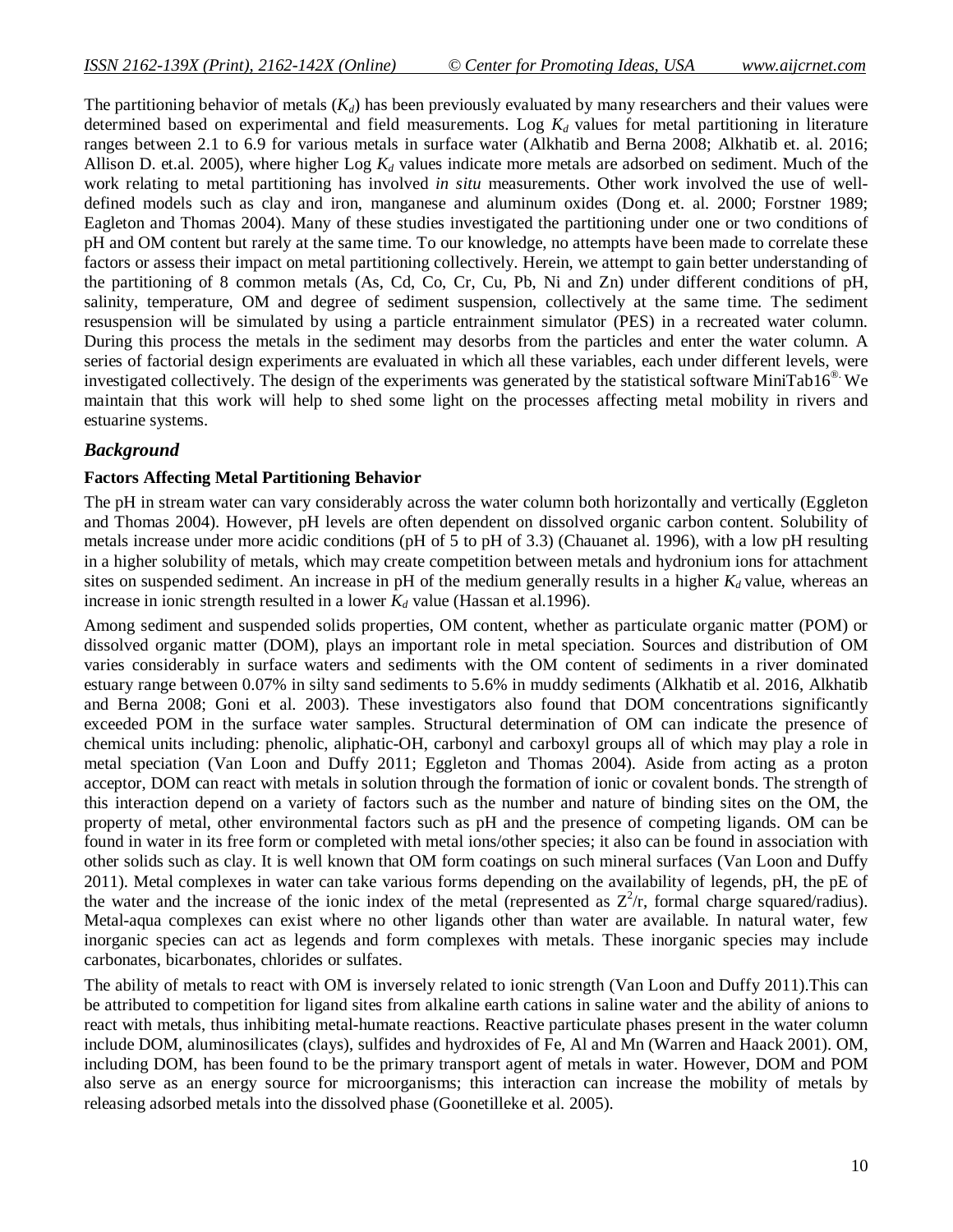Sediment grain size is important primarily due to the effect that surface area has on the potential binding sites for metals-finer sediments have greater surface area. In some instances, however, sediment grain size was observed to have little effect on Cu and Pb sediment concentration, but did show some influence on Zn concentration (Feng et al. 2004).

In addition, grain size affects how sediments interact with the overlying surface water by either diffusive flow or by advection (Ren and Packman 2004). Metals are particle-reactive due to the fact that they become closely associated with sediments that collect in the stream bottom and are representative of surface water metal concentrations at the time of deposition (Olsen et al. 1982; Chalmers et al. 2007). Succeeding deposition buries the deposited particle with the sorbed metals unless resuspension mobilizes or further alters the metal or particle (DiToro 2001). During wet weather periods, rain increases the discharge (and hence velocity) of the river flow thus resuspending particles that were previously settled on the river bottom. The amount of resuspension is dependent upon river currents and the amount of shear stress exerted by the flow on bottom sediments. Total suspended solids (TSS) in the water column can reach values up to 8,000 mg/L at river-bed flows with a shear stress of  $0.6$  N/m<sup>2</sup> (Alkhatib and Castor, 2000). Meanwhile, these same processes occur in coastal areas, where deposited sediments can be disturbed by greater wave action during storms or from the passage of ships (e.g. Rapaglia et al. 2011).

# *Metal Toxicity*

The toxicity of metals in sediments is well-known; however, regulatory agencies have not established a sediment standard for toxicity because toxicity has been found to be unrelated to concentration. The majority of metal concentrations within New England, U.S.A. fall under Tier 2 of the National Assessment of Sediment Conditions which states that impacts from sediment contaminants are likely to occur but are expected infrequently (U.S. EPA 1997). Data were collected and compared to existing toxicity test results to create an equilibrium partitioning method called the Effective Range Medium (ERM). ERM values are concentrations above which adverse effects are frequently observed (Ingersoll and Haveland 1996). Toxicity studies show that the concentrations of metals released during resuspension are not acutely toxic, although some chronic effects have been observed (Eggleton and Thomas2004). ERM values of As, Cd, Co, Cr, Cu, Pb, Ni and Zn (metals analyzed in this study) are reported to be 70, 9.6, 230.0, 370.0, 270.0, 219.0, 51.6, and 410 mg/kg of dry weight sediment, respectively (Long et at. 1995, Chalmers et al. 2007).

# *Methodology*

#### **Particle Entrainment Simulator (PES)**

The PES, Fig. 1, is the device used to simulate the resuspension of sediments in this study. The PES uses an oscillating grid to generate turbulence above sediment that simulates erosive shear stress found in a shear flow. The PES used in this study was constructed using EPA PES specifications. The resuspension generated in this device is comparable to that generated in annular flumes. Annular flumes are chambers in which water is allowed to flow over a bed of sediment and they have been used to simulate shear stress, but were often time consuming, less versatile, and difficult to use. By direct comparison of flume and PES suspension data it has been possible to find equivalent shear stresses which allow for the calibration of the PES at various oscillation speeds.



*Figure 1: Particle Entrainment Simulator (PES)*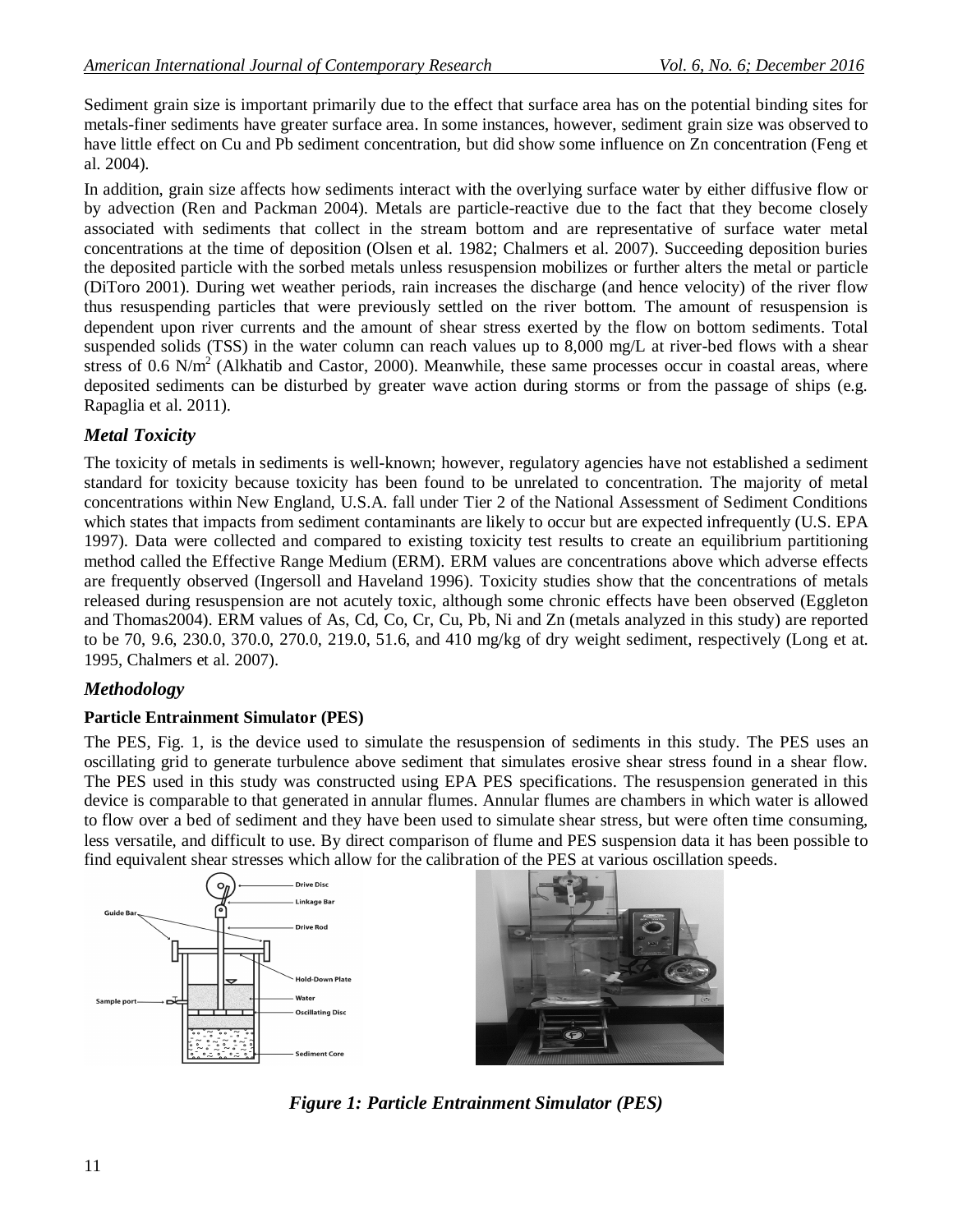#### *Design of Experiment*

In this study, a factorial experiment was conducted in order to collectively evaluate the impact of multiple factors and levels on partitioning of metals in surface water systems. For the metals investigated a  $3<sup>3</sup>$  x  $2<sup>2</sup>$  factorial design of experiment was applied. The response variable of interest in this study is the partitioning coefficient of the metal *Kd*, calculated collectively under the five factors and their levels. The selection of these factors and levels are substantiated by the background discussion presented in this paper.

Table 1. Presents the selected factors and their levels. A total of 108 PES runs were conducted in the randomized order and conditions dictated by Minitab<sup>16®</sup>softwear.Example of the first 10 randomized run orders and criteria for each run is presented in Table 2.

| Factor                              | <b>Factor Value, (level)</b> |           |                                                                                                                                                                                                                                                                                                                                                                                                                                                                                        |  |  |  |  |  |  |  |
|-------------------------------------|------------------------------|-----------|----------------------------------------------------------------------------------------------------------------------------------------------------------------------------------------------------------------------------------------------------------------------------------------------------------------------------------------------------------------------------------------------------------------------------------------------------------------------------------------|--|--|--|--|--|--|--|
| Shear stress, $N/m^2$               | 0.1,                         | 0.3, (2)  | 0.5, (3)                                                                                                                                                                                                                                                                                                                                                                                                                                                                               |  |  |  |  |  |  |  |
| Temperature, <sup>o</sup> C         | 6.0, (1)                     | 15.0, (2) | 30.0, (3)                                                                                                                                                                                                                                                                                                                                                                                                                                                                              |  |  |  |  |  |  |  |
| Salinity, ppt                       | 0.0, (1)                     | 14.0, (2) | -----                                                                                                                                                                                                                                                                                                                                                                                                                                                                                  |  |  |  |  |  |  |  |
| Organic matter in sediment, $(\% )$ | 0.5, (1)                     | 1.93, (2) | 3.8, (3)                                                                                                                                                                                                                                                                                                                                                                                                                                                                               |  |  |  |  |  |  |  |
| pH                                  | 4.0, (1)                     | 8.0, (2)  | $\begin{array}{cccccccccccccc} \multicolumn{2}{c}{} & \multicolumn{2}{c}{} & \multicolumn{2}{c}{} & \multicolumn{2}{c}{} & \multicolumn{2}{c}{} & \multicolumn{2}{c}{} & \multicolumn{2}{c}{} & \multicolumn{2}{c}{} & \multicolumn{2}{c}{} & \multicolumn{2}{c}{} & \multicolumn{2}{c}{} & \multicolumn{2}{c}{} & \multicolumn{2}{c}{} & \multicolumn{2}{c}{} & \multicolumn{2}{c}{} & \multicolumn{2}{c}{} & \multicolumn{2}{c}{} & \multicolumn{2}{c}{} & \multicolumn{2}{c}{} & \$ |  |  |  |  |  |  |  |

**Table 1 – Factors and levels**

| <b>Run Order</b> | Organic matter in sediment | pН | <b>Salinity</b> | <b>Shear Stress</b> | Temp. |
|------------------|----------------------------|----|-----------------|---------------------|-------|
|                  |                            |    |                 |                     |       |
|                  | 3.80                       |    | 14.0            | 0.1                 |       |
|                  | 3.80                       |    | 0.01            | 0.3                 |       |
|                  | 0.50                       |    | 14.0            | 0.5                 | 30    |
|                  | 3.80                       |    | 14.0            | 0.5                 |       |
|                  | 3.80                       |    | 14.0            | 0.5                 | 30    |
|                  | 1.93                       |    | 14.0            | 0.3                 | 30    |
|                  | 0.5                        |    | 14.0            | 0.3                 |       |
| Л                | 0.5                        |    | 14.0            | 0.1                 | 30    |
|                  | 0.50                       |    | 14.0            | 0.3                 | 15    |
| 10               | 1.93                       |    | 0.01            | 0.1                 | 15    |

**Table 2\* – Design of experiment as generated by MiniTab16®**

 *\* The table only presents the first 10 of 108 runs with various combinations of factors and levels performed in this study.* 

#### *Sediment Collection and Preparation*

Sediments were collected from the top 5-8 centimeters of the Housatonic River bed in Southern Connecticut, U.S.A. About 70,000 cm<sup>3</sup> of sediment was collected, enough to make about 150 PES simulation runs. The sediments were transported back to the lab and placed in a pre-weighed large plastic container. River water was added to just cover the sediments in the container then mixed and homogenized thoroughly. The sediment was spiked with saturated solutions of the soluble salts of the 8 metals. The amount of each metal solution spiked was calculated to achieve concentration in the sediment around its ERM.

The metal salts used to spike the sediments are:As<sub>2</sub>O<sub>3</sub>, Cd(NO<sub>3</sub>)<sub>2</sub>.4H<sub>2</sub>O, Co(NO<sub>3</sub>)<sub>2</sub>.6H<sub>2</sub>O, Cr(NO<sub>3</sub>)<sub>3</sub>.9H<sub>2</sub>O,  $Cu(NO<sub>3</sub>)<sub>2</sub>$ ,  $H<sub>2</sub>O$ ,  $P<sub>6</sub>(NO<sub>3</sub>)<sub>2</sub>$ ,  $Ni(NO<sub>3</sub>)<sub>2</sub>$ ,  $6H<sub>2</sub>O$ , and  $Z<sub>n</sub>(NO<sub>3</sub>)<sub>2</sub>$ ,  $6(H<sub>2</sub>O)$ . The sediments were mixed thoroughly and split into three equal portions. A subsample from each bulk portion of sediment was ashed in a muffle furnace at  $550^{\circ}$ C in order to determine the OM% in each portion in accordance with procedures described in standard methods (APHA, AWWA, and WEF, 2005). The resulting OM% measured in each bulk portion of sediments then adjusted by adding clean sediments with higher or lower OM content to achieve the three levels of OM contents in the three batches of the sediments. The final OM% in the three batches of sediments were 0.32, 1.93 and 3.8%. Each dried sub-sample was then sieved to separate grain sizes from 14 to 230 meshes (using U.S. standard sieves). Grain size distribution graphs were also plotted and uniformity coefficients  $(C_{u})$  were calculated for the three batches of sediments.

# *PES Runs*

We allowed three weeks for the samples to reach equilibrium before any PES runs were conducted. We believe that the three weeks' time period was enough time to achieve equilibrium between the metals and sediment.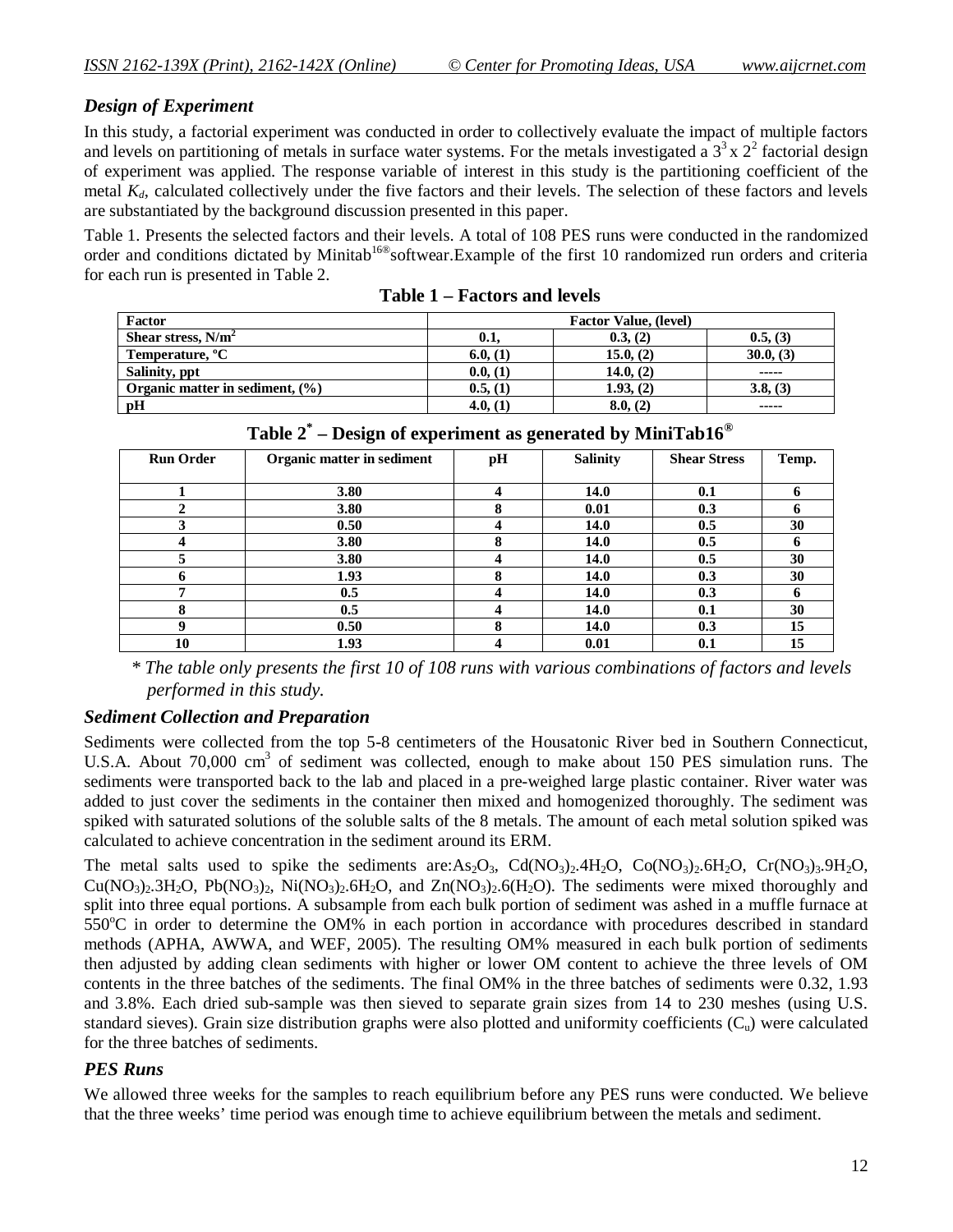After the equilibration period,  $450 \text{ cm}^3$  portion of the contaminated sediment was transferred to the sample holder in the PES in order to leave an even 4.0 cm thick layer of contaminated sediment. This amount was considered sufficient to work with since in prior work (Alkhatib and Weigand 2002 and Alkhatib and Berna 2008) breakthrough did not occur during suspension to the underlying layer. A tamping device is used to compact the layer of sediment and provide uniform coverage of the sediment surface to 4 cm thick. Each PES run was prepared to specification of the factors and the levels at each of the run orders presented in Table 2. The following procedure was followed in order to simulate sediments resuspension under these conditions of factors and levels. One source of water common to all runs was collected from Housatonic River in southern Connecticut. The river water was brought into the lab and stored in a refrigerator until needed. The amount of water needed for each run was then obtained and adjusted to satisfy the factors of salinity, pH and temperature needed for that run. The pH was adjusted by the addition of small amounts of  $HNO<sub>3</sub>$  or NaOH, as necessary, to attain the desired pH. The temperature of the water was chilled or heated to achieve the desired temperature level. To adjust for salinity, "Instant Ocean" sea salt was used to prepare the needed level of salinity in each run. The required sediment with the corresponding organic matter content was collected from the specific batch of sediment previously prepared. Sediment with the required OM% was added to the PES and leveled to a 4 cm thick layer as described before. The conditioned river water was then added to the PES to provide a 15.2 cm layer of overlaying water above the sediment. The height was adjusted so that the oscillating grid reached 5.1 cm above the surface of the surface of the sediment at its lowest point in oscillation. In order to prevent disturbance of the sediment when water is added, the tamping device was kept in place above the sediment until the needed amount of water poured into the PES. The level of shear stress was generated by running the PES at oscillation speed determined to create each shear stress (121, 345, and 567) oscillations per minutes which translate to shear stresses of 0.1, 0.3 and 0.5 N/m<sup>2</sup> respectively. The exact number of oscillations per minutes was verified with a digital strobe light. At each oscillation rate the PES was kept under stress for 10 minutes to achieve sediment suspension equilibrium during the run.

#### *Sampling and metal analysis*

Two 100 mL duplicate samples per run were drawn from the sample port while the PES was being agitated. A total of 230 samples were collected for all simulation runs including QA/QC samples. All samples bottles were previously cleaned following proper procedures for trace metal analysis and soaked in 1% nitric acid until time of analysis. Sample analysis was performed in accordance with EPA method 200.7 for trace element analysis, 2001. The two collected samples of each run were treated as follow: For the total recoverable metals (samples containing more than 1% undisclosed solids)100 mL sample was placed in a 250 mL Griffin beaker and acidified with 2.0 mL of (1+1) trace metals quality  $HNO<sub>3</sub>$  and 1 mL of (1+1) trace metals quality HCl. The beaker was placed on a hot plate for reflux extraction of the metals. The hot plate was located in a fume hood and a temperature regulator thermostat was inserted in the solution and connected to the hot plate to control constant reflux temperature of 85°C. The volume of the sample aliquot was reduced to about 20 mL by gentle heating at 85°C without boiling. Then the lip of the beaker was covered with a watch glass to reduce additional evaporation and gently refluxed for 30 minutes and cooled. The sample solution was quantitatively transferred to a 50-mL volumetric flask and made up to the mark with type-1 purified water and allowed to cool. The sample then filtered using 0.45 µm syringe filter.

The filtrate then stored in a clean plastic bottle labeled "total recoverable metals" and placed in a refrigerator until ready for analysis. The second duplicate 100 mL sample was also immediately filtered using Nalgene filter holder with 250 mL filtration flask. A pre-dried pre-weighed 0.45 µm fiberglass filter was placed in the filter holder. The fiberglass filter was previously placed in the muffle furnace at 550  $\degree$ C for 20 minutes. The filtrate in the filtration flask was collected in a clean plastic bottle. An appropriate volume of  $(1+1)$  nitric acid was added to adjust the acid concentration to 1% (v/v) nitric acid. The filtrate bottle was labeled "dissolved metals" and stored in a refrigerator until ready for analysis. The filter papers were then dried for one hour at  $103^{\circ}$ C and re-weighted to determine the concentration of total suspended solids (TSS) in the sample. The difference between dissolved metals concentration and total metals concentrations is used to calculate the metals concentration on the suspended particles. The fiberglass filter was placed again in a muffle furnace at  $550^{\circ}$ C for 20 minutes, desiccated and reweighed to determine the volatile suspended solids (VSS) organic matter in the suspended solids. All metal analysis was performed using a Shimadzu ICP-AES 9000.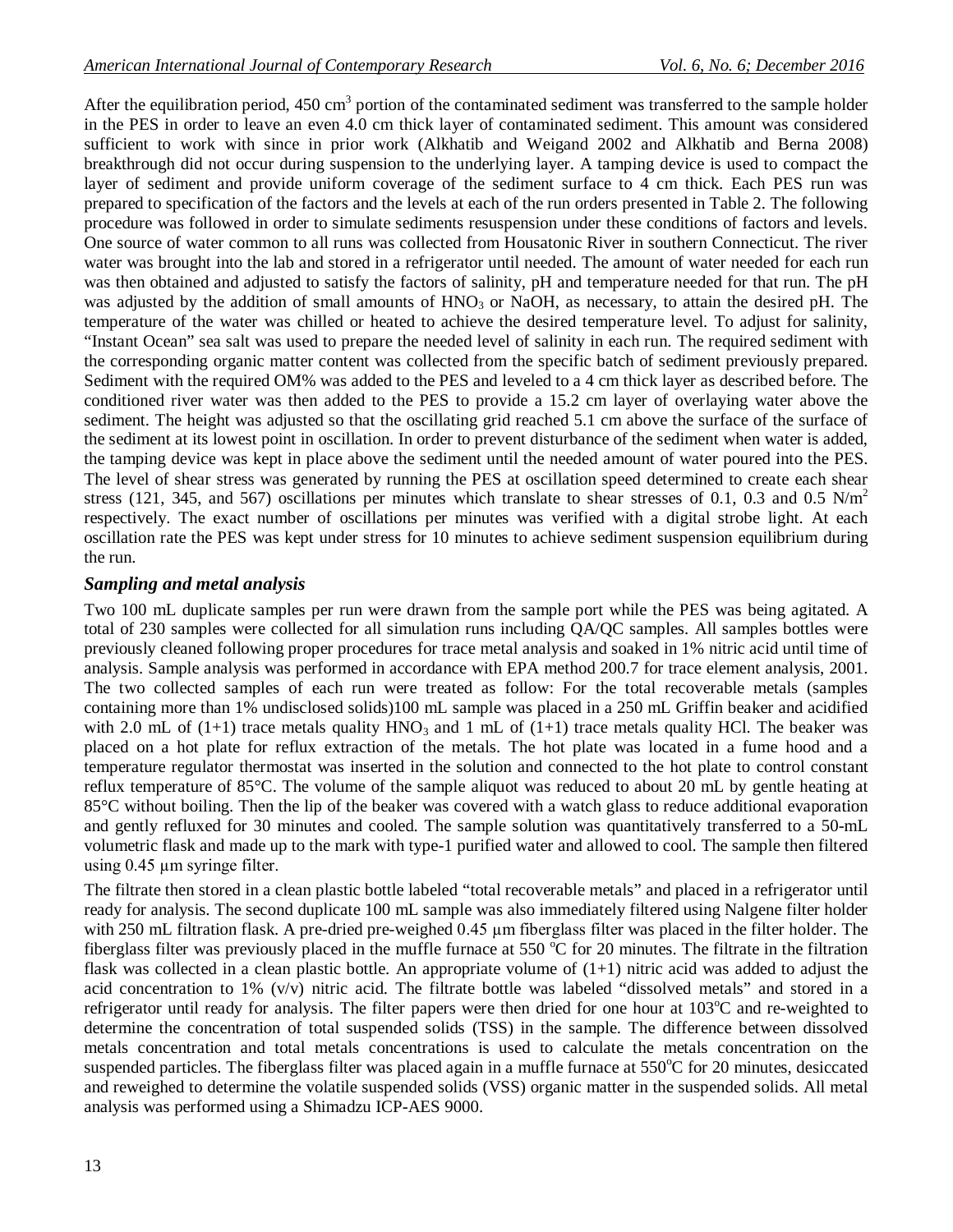The eight metals  $K_d(L/kg)$  values for each run were then calculated using equation 1 and logged as  $K_d/TSS$  and *Kd*/VSS for each metal.QA/QC samples were taken through the entire analytical protocol.

#### *Results and Discussion*

#### **Sediment Characteristics**

Sediment characteristic, grain size, and cumulative frequency curves were run for the three batches of sediment. The arithmetic mean of particle size ranged between 0.13 mm to 0.46 mm particle diameter. Size-fractionating the sample also allowed for the calculation of the uniformity coefficient  $(C_u)$ , which is calculated by dividing the 60<sup>th</sup> percentile grain size by the  $10<sup>th</sup>$  percentile.





This is described as a measure of how well or how poorly sediment is sorted. The calculated  $C<sub>u</sub>$  values of the three batches of sediment ranged from 3.15 to 3.36 and showed no substantial variation in uniformity coefficients among the three batches. Therefore, we believe that the physical characteristics of the sediment were consistent among the three batches used in the study and could not have substantially influenced the  $K_d$  values of metals under the factors and levels tested in the study. Figure 2 shows the results of TSS and VSS measured from all the PES runs. Clearly, there is a trend of both TSS and VSS concentrations increasing alongside the increase in the level of shear stress applied during the PES runs. Sediment concentrations in the water column ranged from 24 to 1735 mg/L for TSS and from 11 to 649 mg/L for VSS, at the simulated shear stresses 0.1, 0.3, and 0.5 N/m<sup>2</sup>. For the three batches of sediment used in this study, we found that  $d_{50}= 494.9$  microns and  $d_{10}= 256.1$  microns. These numbers are representative of river beds in general, and may be finer than what one may expect to find in the sediment at the bottom of estuaries.

#### *Partitioning Coefficients (Kd)*

The partitioning coefficients  $K_d$ /TSS and  $K_d$ /VSS were calculated based on the sampling and metal analysis discussed in the methodology section and equation 1. Table 3 presents a summary of *K<sup>d</sup>* values of all 108 PES runs for the eight metals. The fairly large standard deviation observed is a reflection of the change in  $K_d$  values under different factors and levels. The wide variation in both  $K_d/\text{TSS}$  and  $K_d/\text{VSS}$  values between metals is also attributed to the impact of the varied factors. It can be seen that the *Kd*/VSS values of all metals are higher than  $K_d$ /TSS. The VSS concentration in the PES water column represents higher levels of organic matter, finer grainsize distribution, larger surface area, and higher metal binding sites compared to that of TSS. Among the metals tested, Cd, Pb, and Zn (3197.7, 2422.2, and 2273.2 L/kg respectively) have the highest *Kd*/TSS values and Cr, Cd, and Zn (5279.1, 3597.6, and 2683.5 L/kg respectively) have the highest  $K_d$ /VSS values. The behavior of metals in natural surface water is complex and their partition can be impacted by many factors.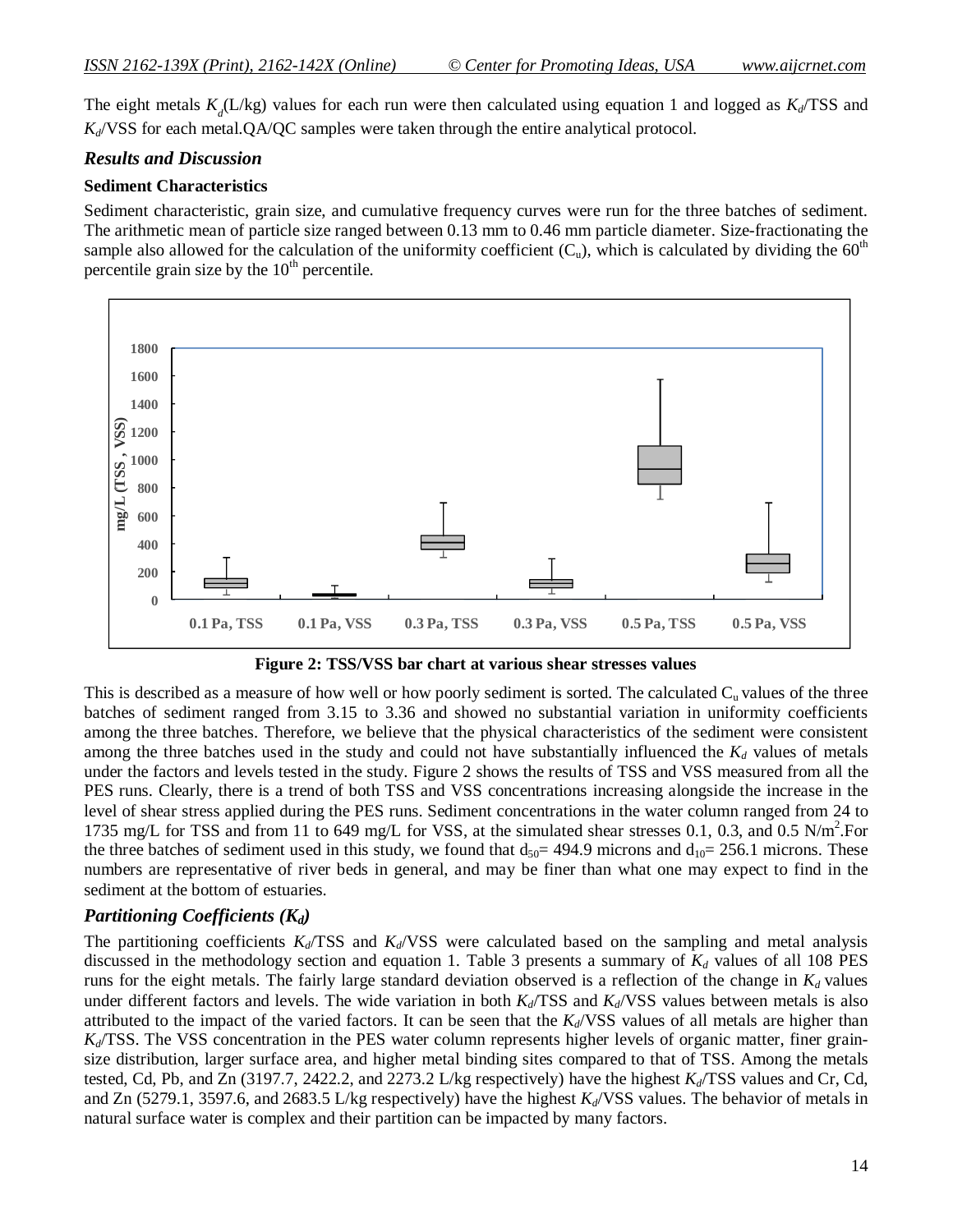As such, it is difficult to describe the impact and relationships of these processes since they are interconnected with no dominant association amongst them. In this research article we attempted to include the most influential factors in multiple regression models without regard into how each factor individually may impact the  $K_d$  values of each metal. We believe that this approach is more practical and more similar to the behavior of metals in natural conditions; also, this method is more amenable to use in mathematical transport models. Most transport models in water systems investigate the behavior of a liquid under the action of a shearing force using computer simulated molecular dynamics. Values for the partitioning of metals can be incorporated into these models to allow for evaluating the impact of partitioning of metals between suspended solids and water.

| <b>Metal</b>   | <b>Number of Runs</b> | Avg. $K_d$ , L/kg |            | S.D. $K_d$ , L/kg |            | Max. $K_d$ , L/kg |            | Min. $K_d$ , L/kg |            |  |
|----------------|-----------------------|-------------------|------------|-------------------|------------|-------------------|------------|-------------------|------------|--|
|                |                       | <b>TSS</b>        | <b>VSS</b> | <b>TSS</b>        | <b>VSS</b> | <b>TSS</b>        | <b>VSS</b> | <b>TSS</b>        | <b>VSS</b> |  |
| As             | 108                   | 542.2             | 743.1      | 130.1             | 801.0      | 810.8             | 6854.0     | 302.4             | 345.4      |  |
| C <sub>d</sub> | 108                   | 3197.7            | 3597.6     | 837.9             | 965.4      | 4900.7            | 5565.4     | 1852.0            | 435.6      |  |
| Co             | 108                   | 1167.8            | 1918.8     | 566.6             | 1752.6     | 2367.0            | 7622.7     | 347.0             | 153.0      |  |
| $\mathbf{C}$ r | 108                   | 1771.7            | 5279.1     | 771.2             | 2686.2     | 3563.0            | 9456.4     | 567.0             | 188.9      |  |
| Cu             | 108                   | 1455.2            | 3115.3     | 624.5             | 2686.2     | 2894.0            | 9958.5     | 567.0             | 37.2       |  |
| Ni             | 108                   | 1351.2            | 2010.6     | 607.8             | 1989.6     | 2673.0            | 8838.7     | 530.0             | 65.9       |  |
| <b>Pb</b>      | 108                   | 2422.2            | 2585.0     | 1851.5            | 1975.9     | 5609.4            | 6341.0     | 120.5             | 132.2      |  |
| Zn             | 108                   | 2273.2            | 2683.5     | 902.5             | 1103.2     | 3757.4            | 7371.8     | 1018.3            | 1176.0     |  |

Table 3: Partitioning coefficients  $K_d$  for the 8 metals calculated based on TSS and VSS

#### *Analysis of Results*

Factorial experiments are useful in assessing the statistical significance of multiple design factors. This provides information about what happens when the factor is changed and about the potential interactions between the factors. An interaction occurs when the effect of one main factor depends on the levels of another factor (or factors).

The evaluation of experiments' results was done by means of the Analysis of Variance (ANOVA) and multiple regression analysis. The use of ANOVA ensures that the real effect can be distinguished from those arising from the random error. The ANOVA procedure consists of decomposing the total sum of squares into components for each source of variability in the experiment. In our experiment, there are 5 sources of variability pH, salinity, shear stress, temperature and OM; each with multiples levels. The interactions can be between any numbers of factors. The procedure leads to a set of F-statistics and P-statistics to test the hypotheses that each factor, including interactions, is non-significant. The analysis of the eight metals were all conducted in the same manner, however, taking into consideration the length of the paper, we are only presenting the results of Pb *Kd*/TSS, seen in Table 4. From the ANOVA analysis of Pb presented in Table 4, it can be seen that the total sum of square (Seq SS) reflects the variance in the entire sample. The subtraction of all the sums of squares of the individual factors from total sum of squares yields the residual mean square (error). Each sum of square is calculated as a comparison between two sets of results (averages for high and low level) for the two levels factors, with one degree of freedom (DF**).** For the three levels factor, however, it has 2 DF**.**

**Table 4: Analysis of Variance (ANOVA) for Pb (based on TSS)**

| <b>Source</b>       | DF           | Seq SS    | Adj SS    | Adj MS    | F              | P     |
|---------------------|--------------|-----------|-----------|-----------|----------------|-------|
| рH                  |              | 229524270 | 224834103 | 224834103 | 629.23         | 0.000 |
| Sal                 |              | 12810403  | 12252112  | 12252112  | 34.29          | 0.000 |
| Shear S.            | $\mathbf 2$  | 910507    | 1070514   | 535257    | 1.50           | 0.230 |
| OM                  | $\mathbf 2$  | 4414486   | 4021762   | 2010881   | 5.63           | 0.005 |
| Temp.               | $\mathbf 2$  | 5363179   | 4930223   | 2465111   | 6.90           | 0.002 |
| pH <sup>*</sup> Sal |              | 307050    | 373998    | 373998    | 1.05           | 0.310 |
| pH* Shear S.        | $\mathbf{2}$ | 163331    | 99682     | 49841     | 0.14           | 0.870 |
| $pH^*OM$            | $\mathbf{2}$ | 1008110   | 1133624   | 566812    | 1.59           | 0.212 |
| $pH*Temp$           | $\mathbf{2}$ | 3857780   | 4074045   | 2037023   | 5.70           | 0.005 |
| Sal*Shear S.        | $\mathbf{2}$ | 681259    | 689934    | 344967    | 0.97           | 0.386 |
| Sal*OM              | $\mathbf{2}$ | 1378303   | 1376782   | 688391    | 1.93           | 0.153 |
| Sal*Temp.           | $\mathbf{2}$ | 2737484   | 2697320   | 1348660   | 3.77           | 0.027 |
| Sheer S.*OM         | 4            | 207634    | 214904    | 53726     | 0.15           | 0.962 |
| Shear S.*Temp.      | 4            | 4085967   | 4101012   | 1025253   | 2.87           | 0.029 |
| OM*Temp.            | 4            | 2786703   | 2786703   | 696676    | 1.95           | 0.111 |
| <b>Error</b>        | 74           | 26441374  | 26441374  | 357316    | $\blacksquare$ |       |
| <b>Total SS</b>     | 107          | 296677840 |           | ٠         | $\blacksquare$ |       |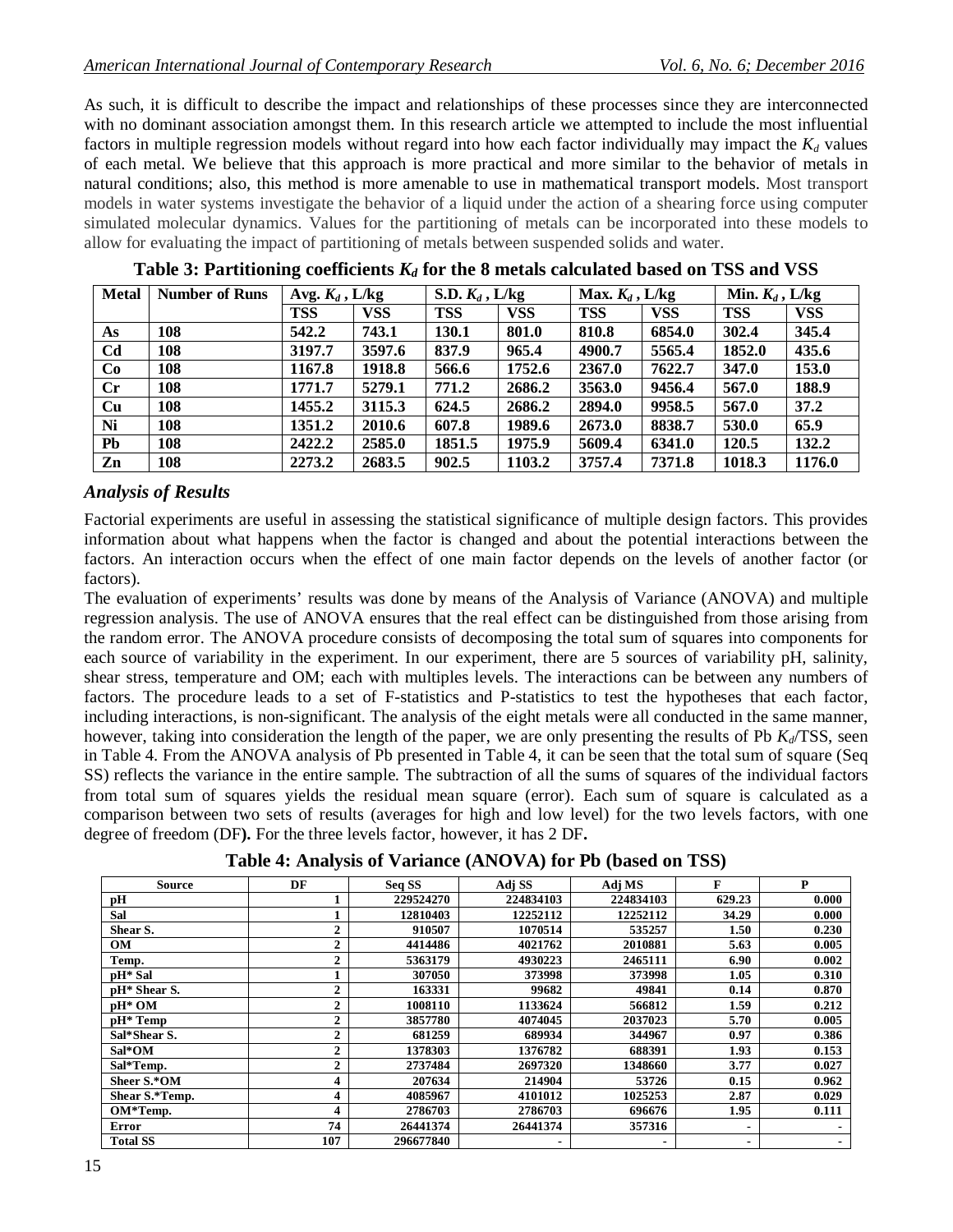The F-criterion must be compared with critical values which are normally tabulated in statistical tables at various confidence limits. For the five factors investigated for the Pb  $K_d$ /TSS, all factors were significant (0.00 < p < 0.05) and  $(5.63 < F < 629.23)$  except for the shear stress which has a P value of 0.23 and F value 1.5 which is only marginally significant within 75% confidence level. For the interaction between two factors, there is evidence of interactions between pH and temperature, salinity and temperature, and shear stress and temperature for which all their P values were less than 0.05. The results of R-squared value of 0.852, about 85% indicates that the variability in  $K_d$  of the metal Pb can be explained by pH, temperature, salinity, OM, pH\*temperature, salinity\*temperature and shear stress\*temperature interaction. In this study, we excluded the possibility of the three-way interactions amongst the factors. This would have required running the PES study in replication runs which would have increased the number of PES runs substantially. Table 5 presents a summary of the ANOVA results of all 8 metals. The table only presents the P and F-statistics for all the metals' *Kd's*/TSS. From the data in the table, one can identify which factors and factor interactions are significant for all the metals studied.

| <b>Source</b>        | As    |      | C <sub>d</sub> |      | Co    |      | $C_{r}$ |      | Cu    |      | Ni    |      | Ph    |      | Zn    |      |
|----------------------|-------|------|----------------|------|-------|------|---------|------|-------|------|-------|------|-------|------|-------|------|
|                      | F     | P    | F              | P    | F     | P    | F       | P    | F     | P    | F     | P    | F     | P    | F     | P    |
| pH                   | 605.4 | 0.00 | 924.6          | 0.00 | 471.4 | 0.00 | 419.6   | 0.00 | 469.1 | 0.00 | 435.0 | 0.00 | 629.2 | 0.00 | 3360  | 0.00 |
| Sal                  | 63.4  | 0.00 | 90.8           | 0.00 | 493.2 | 0.00 | 510.7   | 0.00 | 340.9 | 0.00 | 191.7 | 0.00 | 34.3  | 0.00 | 241.9 | 0.00 |
| Shear S.             | 4.7   | 0.01 | 0.12           | 0.88 | 0.44  | 0.64 | 2.14    | 0.13 | 0.84  | 0.43 | 0.16  | 0.85 | 1.54  | 0.23 | 0.77  | 0.47 |
| <b>OM</b>            | 4.5   | 0.02 | 12.9           | 0.00 | 32.2  | 0.00 | 132.4   | 0.00 | 167.3 | 0.00 | 120.0 | 0.00 | 5.62  | 0.01 | 40.7  | 0.00 |
| Temp.                | 2.8   | 0.07 | 0.67           | 0.51 | 0.82  | 0.45 | 1.12    | 0.33 | 2.72  | 0.07 | 5.37  | 0.01 | 6.93  | 0.00 | 1.22  | 0.30 |
| pH* Sal              | 4.1   | 0.05 | 2.68           | 0.11 | 92.5  | 0.00 | 27.5    | 0.00 | 48.6  | 0.00 | 35.4  | 0.00 | 1.11  | 0.31 | 32.8  | 0.00 |
| pH* Shear S.         | 0.6   | 0.53 | 1.28           | 0.28 | 0.21  | 0.81 | 0.78    | 0.46 | 2.63  | 0.08 | 0.86  | 0.43 | 0.14  | 0.87 | 0.23  | 0.79 |
| $pH^*$ OM            | 2.1   | 0.13 | 0.63           | 0.54 | 1.37  | 0.26 | 7.5     | 0.00 | 8.24  | 0.00 | 2.44  | 0.11 | 1.62  | 0.21 | 3.48  | 0.04 |
| pH* Temp.            | 0.6   | 0.55 | 0.16           | 0.85 | 0.51  | 0.60 | 0.63    | 0.53 | .92   | 0.43 | 0.13  | 0.88 | 5.72  | 0.01 | 3.62  | 0.03 |
| Sal.*Shear S.        | 0.7   | 0.52 | 0.57           | 0.57 | 0.84  | 0.44 | 0.65    | 0.55 | 0.58  | 0.56 | 1.85  | 0.17 | 0.97  | 0.39 | 0.97  | 0.38 |
| Sal*OM               | 4.21  | 0.02 | 0.87           | 0.42 | 1.34  | 0.27 | 0.87    | 0.42 | 2.02  | 0.14 | 1.63  | 0.21 | 1.93  | 0.15 | 1.11  | 0.33 |
| Sal*Temp             | 0.3   | 0.72 | 0.48           | 0.62 | 1.83  | 0.17 | 0.11    | 0.89 | 0.19  | 0.83 | 0.94  | 0.37 | 3.77  | 0.03 | 1.42  | 0.25 |
| Shear S.*OM          | 0.8   | 0.56 | 1.53           | 0.22 | 0.84  | 0.47 | 0.35    | 0.84 | 0.85  | 0.54 | 1.12  | 0.35 | 0.15  | 0.96 | 0.39  | 0.82 |
| <b>Sheer S.*Temp</b> | 0.61  | 0.66 | 0.42           | 0.79 | 0.74  | 0.57 | 0.11    | 0.98 | 1.61  | 0.18 | 1.32  | 0.27 | 2.87  | 0.03 | 0.25  | 0.91 |
| $OM*Temp$            | 1.93  | 0.11 | 3.28           | 0.02 | 0.93  | 0.45 | 0.74    | 0.57 | 4.1   | 0.0  | 1.32  | 0.27 | 1.95  | 0.11 | 1.31  | 0.28 |

**Table 5: Summary ANOVA results of all metals (***K<sup>d</sup>* **based on TSS)**

Figure 3 shows the validation indicator plots of the model for Pb*Kd*/TSS. These plots are created by plotting the differences between the empirical and the predicted values (residuals) against the empirical. Residuals of a well fitted model are randomly distributed around zero. The histogram and the normality probability plots in Figure 3 indicate that the residual and the fitted plots also indicate a random distribution of values with no noticeable shape or trend across all the 108 PES runs conducted. The four plots in Figure 3 appear satisfactory, so we have no reason to suspect problems with the validity of our conclusions. No appreciable differences were noticed for the rest of the seven metals tested for both  $K_d$ /TSS and  $K_d$ /VSS.

#### **Fitting Multiple Linear Regression Equations**

The other approach of evaluating the factors effects is to apply regression equations to fit the partitioning coefficients  $K_d$  for each metal. The response variable is the partitioning coefficient  $K_d$  and the predictor variables are the factors. The difference between the observed and fitted values from the model aids in checking model adequacy. In this study, we used the multiple linear regression model to predict  $K_d$  of each metal in terms of the five factors and any significant interactions between factors that may have been observed. The general model equation is:

$$
K_d = \beta_0 + \sum_{i=1}^{5} \beta_i x_i + \sum_{i=1}^{5} \sum_{j>i} \beta_{ij} x_i x_j \tag{2}
$$

Where  $\beta_{0.5}$  are the regression coefficients,  $x_i$  ( $i = 1.5$ ) represent the five independent factors and  $\beta_{ij}$  represents the coefficient for significant interactions between the factors  $x_i x_j$  if any. The significance of the coefficients is determined according to t-student distribution. The results of the multiple regression coefficients for the 8 metals studied are presented in Table 6. In order to verify the quality of the model, it is possible to predict the responses using equation 2 and compare them with the actual results. For example, the fitting of the regression equation for the metal Cd as generated from the information presented Table 6 (only using the significant factors and interactions with  $P < 0.05$ . would be:

$$
K_{d, \text{Cd}} = -1692 + 693.3x_{\text{pH}} - 42.8x_{\text{Temp}} + 9.8x_{\text{OM}}x_{\text{Temp}}
$$
(3)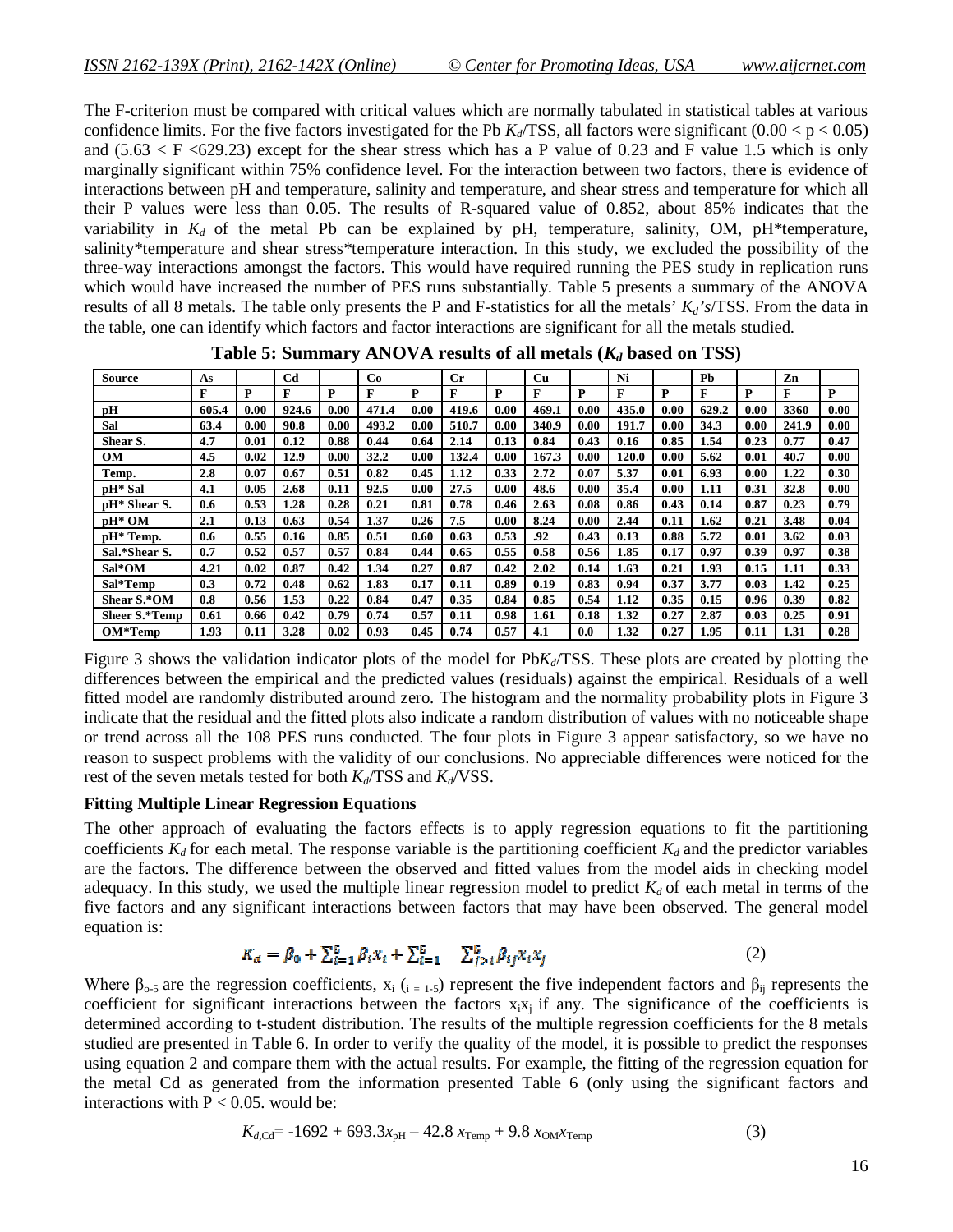Similar equations can be generated for all the metals studied. We only showed the Cd  $K_d$ /TSS equation just to limit the length of this article.



**Figure 3: Example residual plots of Pb with Kd values calculated based on TSS**

**Table 6:** *Kd* **Prediction regression equations based on 108 runs of each metal.**

| Metal |          |      | A     |      | $\mathbf{A}$ |      | Δэ       |      | Δа      |      | A      |      | $-1$<br>$\mathbf{A}_2\mathbf{A}_4$ |         | er ver<br>$\mathbf{A}_4\mathbf{A}_5$ |         | $X_1X_2$ |         | ${\bf A}_1{\bf A}_4$   |          |      |
|-------|----------|------|-------|------|--------------|------|----------|------|---------|------|--------|------|------------------------------------|---------|--------------------------------------|---------|----------|---------|------------------------|----------|------|
|       |          |      |       |      |              |      | В٦       |      |         |      |        | n    |                                    |         | B۵s                                  |         | $B_{12}$ |         | <b>B</b> <sub>14</sub> |          |      |
| As    | 209.0    | 0.00 | 56.6  | 0.00 | $-2.9$       | 0.01 | 32.2     | 0.28 | 16.9    | 0.01 | $-1.0$ | 0.04 | 1.1                                | 0.02    | $- - -$                              | $- - -$ | ---      | $- - -$ | $- - -$                | $- - -$  | 87.2 |
| Cd    | 968.3    | 0.00 | 374.9 | 0.00 | $-33.7$      | 0.00 | $-65.3$  | 0.67 | 127.2   | 0.01 | 2.0    | 0.66 | $- - -$                            | $- - -$ | $\sim$<br>$-2.4$                     | 0.24    | ---      | $- - -$ | $- - -$                | $- - -$  | 89.6 |
| Co    | 57.6     | 0.49 | 102.2 | 0.00 | $-6.5$       | 0.32 | -109.1   | 0.27 | 100.1   | 0.00 | -2.4   | 0.13 | $- - -$                            | $- - -$ | $-$                                  | $- - -$ | 9.6      | 0.0     | $- - -$                | $- - -$  | 90.7 |
| Сr    | 115.6    | 0.00 | 157.8 | 0.00 | 67.0         | 0.00 | $-249.1$ | 0.07 | 93.0    | 0.08 | 0.88   | 0.69 | $- - -$                            | $- - -$ | $-$                                  | $- - -$ | ---      | $- - -$ | 26.3                   | 0.02     | 90.2 |
| Сu    | 147.     | 0.26 | 86.8  | 0.00 | 1.9          | 0.80 | $-153.7$ | 0.18 | 107.6   | 0.02 | 1.9    | 0.29 | $- - -$                            | $- - -$ | $- - -$                              | $- - -$ | تە ب     | 0.0     | 20.5                   | 0.01     | 893  |
| Ni    | $-274.8$ | 0.00 | 140.6 | 0.00 | -6.4         | 0.42 | -66.4    | 0.57 | 218.8   | 0.00 | 3.4    | 0.08 | $- - -$                            | $- - -$ | $-$                                  | $- - -$ | 7.4      | 0.0     | $- - -$                | $- - -$  | 88.2 |
| Ph    | 1692.0   | 0.00 | 693.3 | 0.00 | 27.4         | 0.28 | $-574.0$ | 0.13 | $-15.9$ | 0.86 | -42.8  | 0.06 | $- - -$                            | $- - -$ | 9.8                                  | 0.04    | 3.7      | 0.36    | $- - -$                | $\cdots$ | 85.2 |
| Zn    | -25.0    |      | 393.2 | 0.0  | $-32.5$      | 0.0  | $-28.5$  | 0.78 | 11.3    | 0.78 | -2.1   | 0.22 | $\sim$                             | $- - -$ | $- - -$                              | $- - -$ | ---      | $\sim$  | 13.7                   | 0.03     | 95.1 |

 $X_1 = pH$ ,  $X_2 =$  Salinity,  $X_3 =$  Sheer Stress,  $X_4 = OM$ ,  $X_5 =$  Temp.

# *Conclusion*

- The survey of chemical literature proves that the principles of factorial experiments are rarely applied to real research and that the traditional "one factor at a time" method is still prevalent.
- The applied Factorial Design of Experiments approach used in this study offers many advantages over conventional experiments by allowing researchers the ability to determine interactions between factors, more efficient utilization of data and statistical optimization of results.
- For the eight metals studied, multiple regression equations are generated to predict the partition coefficients *K<sup>d</sup>* of each metal under various conditions of the five factors tested. The most significant factors and interactions influencing partitioning of each metal were evaluated and validated.
- Future work should focus on further verifications and tuning of the multiple regression equations generated using more sediment samples collected from several locations in Long Island Sound and Connecticut rivers. These data will help us better understand the distribution and mobility of toxic metals in aquatic and estuary systems, specifically under varying levels of shear stress. Having a verified model would be useful in coastal zone and watershed management, possibly reducing costs associated with metal contamination.

# *Acknowledgements*

The authors would like to acknowledge Raghdah Maseeri and Eman Althagafi for setting up the PES runs and preparation for analysis. This work was funded through an exploratory grant from the Connecticut Sea Grant.